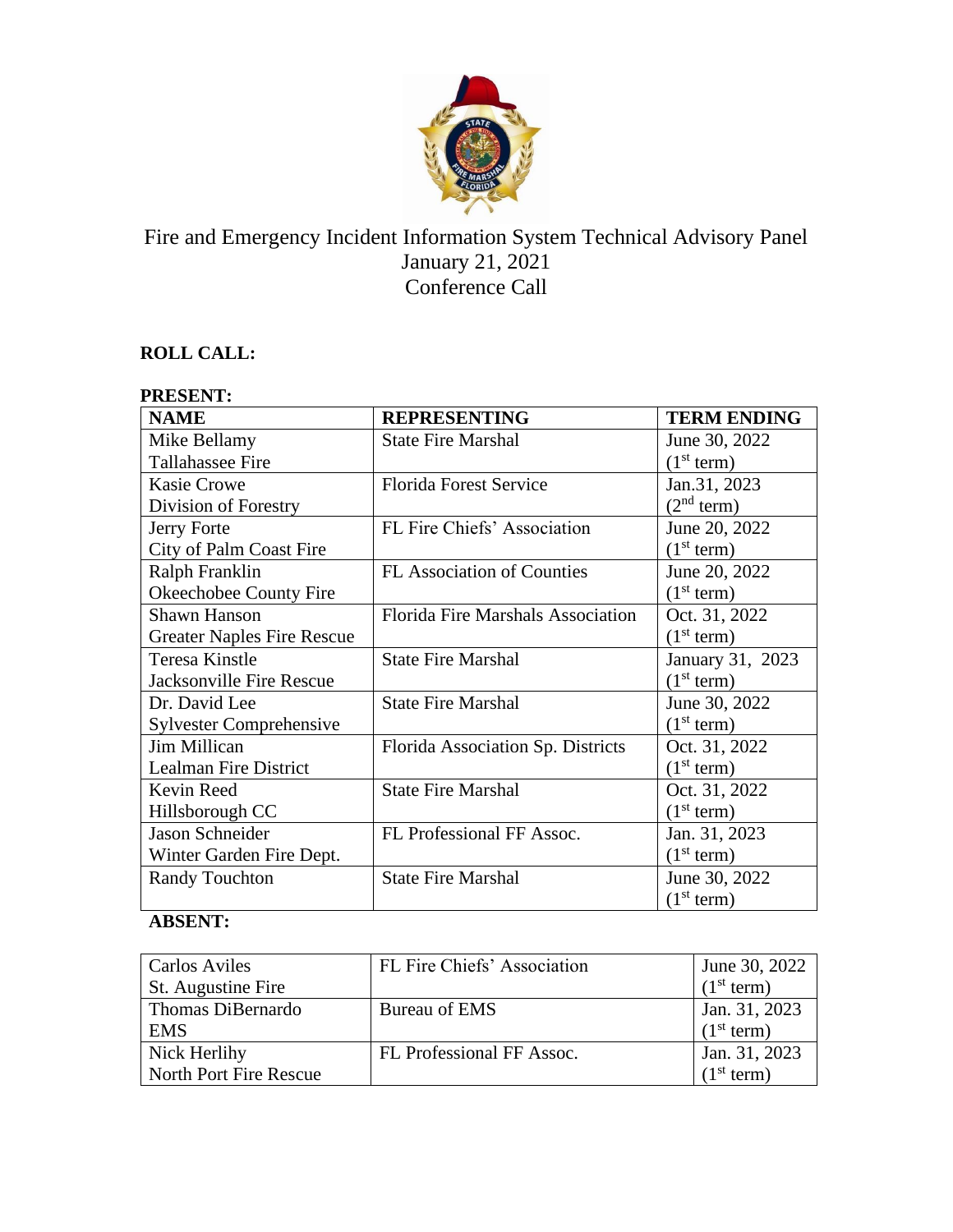The Fire and Emergency Incident Information System Technical Advisory Panel meeting was called to order.

**On a motion duly made**, the minutes from the Fire and Emergency Incident Information System Technical Advisory Panel held on October 8, 2020 were approved.

## **Motion carried**.

## **REPORT FROM DIVISION:** *given by Julius Halas, Director*

- March 6, 2020, State EOC was activated for Pandemic (COVID-19), currently at level 1, (Fire/EMS,DOH, Police etc.)
- For reference, activation is usually for Hurricanes and is a much shorter time period, during Hurricane Michael (Cat.5 storm), approximately 17 million was spent on response and recovery. So far, 2 billion dollars has been spent (collectively) for pandemic (PPE, testing sites, vaccine sites, etc.). This includes all state-wide expenditures.
- The Joint Council will meet tomorrow will discuss Memorial, awards, etc.
- Next Cabinet meeting will be on March 9, 2021.
- Legislative Session: March 2 April 30, 2021.
- State Fire Marshal Budget
	- o still under 6% hold back, each quarter 1.5% is held back, receiving 23.5 % each quarter, this is affecting grants
	- o Permission to hire mission critical vacancies only (currently 13 vacancies)
	- o Current budget has not affected prior LBR's (upgrade of FFIRS database) money had already been awarded – two-year project.
- Wayne Watts/Telly Buckles will provide presentation on FFIRS upgrade at future meeting.

### **REPORT FROM FFIRS:** *given by Julius Halas, Director Mike Tucker, Bureau Chief*

- Annual Report not yet completed. Will not be printed this year, link will be provided via A-List and through constituent groups.
- Verifying/cleaning up data in FFIRS/FCDICE for consistency.

## **REPORT FROM EMS:** *Not given*

### **OLD BUSINESS:** *None*